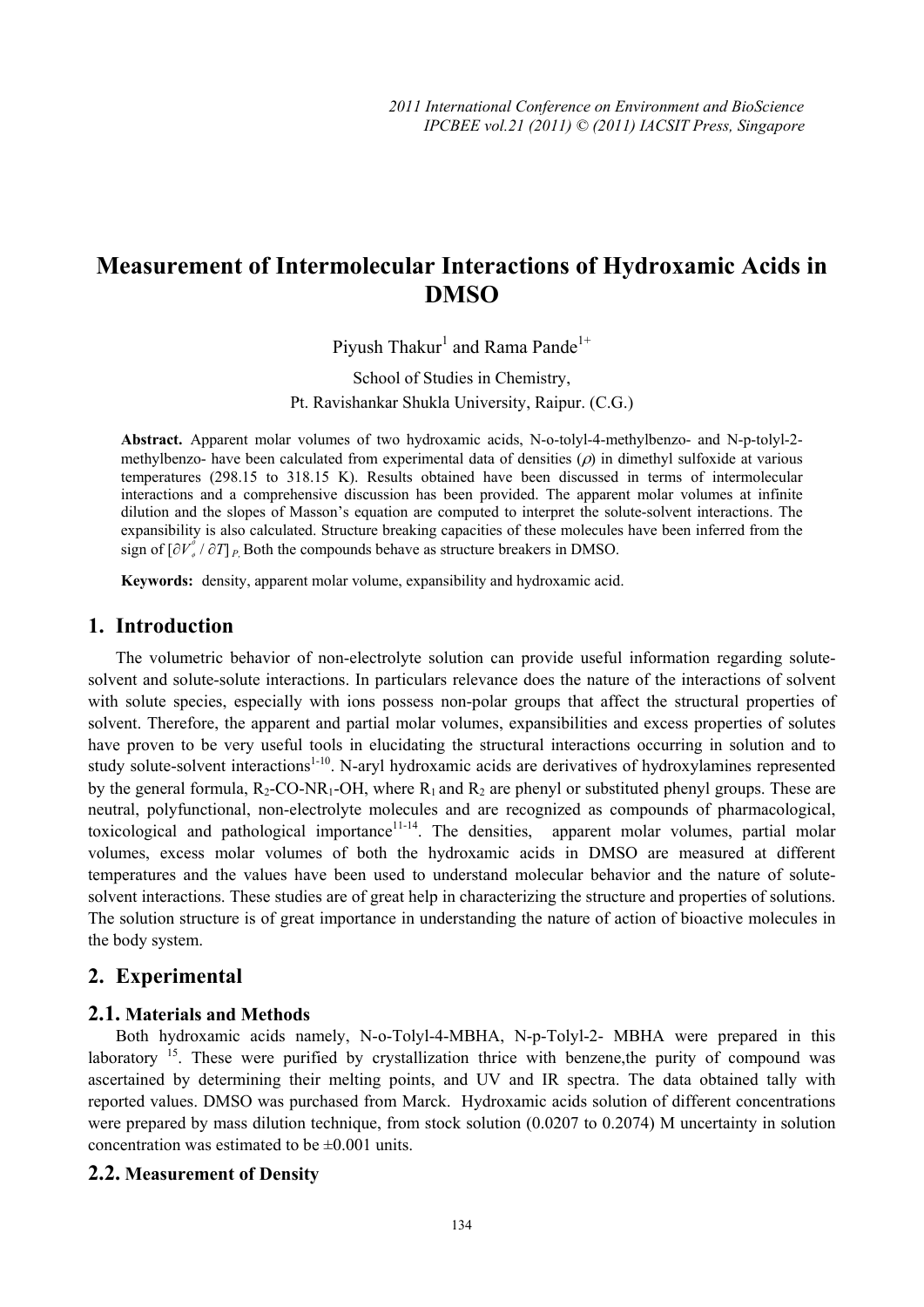Densities of hydroxamic acids in DMSO were determined by using a 10 cm<sup>3</sup> double armed pycnometer at five temperatures. The pycnometer was calibrated at desired temperature with freshly prepared triple distilled water. The estimated precision of density measurement of solution was  $\pm$  3 x 10<sup>-5</sup>g.cm<sup>-3</sup>. The reproducibility of density measurement was  $\pm 4 \times 10^{-5}$ g cm<sup>-3</sup>. Table 1 reports the densities ( $\rho_0$ ) of DMSO and N-o-Tolyl-4-MBHA, N-p-Tolyl-2- MBHA.

## **3. Results**

(3)

The experimental values of solutions densities are used to calculate the apparent molar volumes,  $V_{\phi}$ , by means of the following expression $^{18}$ ,

$$
V_{\phi} = 1000 \left( \rho_0 - \rho \right) / c \rho \rho_0 + M_2 / \rho \tag{1}
$$

where c,  $M_2$ ,  $\rho$  and  $\rho_0$  are the molarity, molar mass of solute, densities of the solution and solvent, respectively.

The apparent molar volume at infinite dilution ( $V^0_{\phi}$ ), is calculated graphically according to the following equation using a least-square treatment of the plot of,

$$
V_{\phi} = V_{\phi}^{\theta} + S_{V}^* C^{1/2}
$$
 (2)

where S  $\stackrel{*}{\rm v}$  is the experimental slope and c molality of the solute. The value of  $V^0_{\phi}$  have been estimated by the least-square fitting of the plot of  $V_{\phi}$  Versus  $C^{1/2}$  using Masson's expression<sup>19</sup>. The temperature dependence of  $V^0_{\phi}$  for the studied compounds can be expressed by the equation,

$$
V^0_{\phi} = a + bT + cT^2
$$

where a, b and c have been estimated by the least-square fitting of the  $V^0_{\phi}$  at different temperatures in equation 3, and then the following equations are generated,

$$
V_{\phi}^{0} = 2302.724 \ (\pm 1240.810) - 13.127 (\pm 8.060) \ T + 0.0194 \ (\pm 0.013) \ T^{2}
$$
 (4)

$$
V_{\phi}^{0} = 1659.691 \ (\pm 1019.523) -9.157 \ (\pm 6.622) \ T + 0.013 \ (\pm 0.010) \ T^{2}
$$
 (5)

The limiting apparent molar expansibilities can be obtained by differentiating eq 3 with respect to temperature,

$$
\phi_{\mathbf{E}}^{\rho} = (\partial V_{\phi}^{\rho} / \partial T)_{P} = b + 2cT
$$
\n(6)

where  $\phi_E^{\rho}$  is apparent molar expansibilities at infinite dilution and p is the pressure.

The experimental  $\rho$  data were used to calculate molar volume (V) and excess molar volume (V<sup>E</sup>), by equations,

$$
V = (x_1M_1 + x_2M_2) / \rho \tag{7}
$$

$$
V^{E} = V - (x_1 V_1 + x_2 V_2)
$$
 (8)

where  $x_1$ ,  $V_1$ , and  $x_2$ ,  $V_2$  is mole fraction, molar volume of solvent and solute, respectively. The data are listed in Table 2.

#### **4. Discussion**

Volumetric properties are regarded as sensitive tools for understanding the molecular interactions in solutions. The experimental densities ( $\rho$ ) and apparent molar volume  $V^{\theta}_{\phi}$  N-o-Tolyl-4-MBHA, N-p-Tolyl-2-MBHA in DMSO at all five temperature are listed in table 2. The density increases with an increase in the concentration of the solution. This may be attributed to the shrinkage in the volume, which in turn is due to the presence of molecules. Large and positive values for  $V_{\phi}$  suggests strong solute-solvent interactions. Apparent molar volume in both the cases increases with increasing concentration and temperature. The dependence of  $V$ <sub> $\phi$ </sub> on molarity of both hydroxamic acids in DMSO over temperatures . The calculated values of  $V^0_{\phi}$  and  $S_V^*$  are listed in Table 2.  $V^0_{\phi}$  is regarded as resulting from solute-solvent interactions and it is independent of solute-solute interactions. The positive values indicate the presence of strong solute-solvent interactions. These interactions are weakened with a rise in temperature. The values of  $\phi_E^{\rho}$  are listed in Table 2. Negative expansibility (i.e., decreasing volume with increasing temperature) is a characteristic property of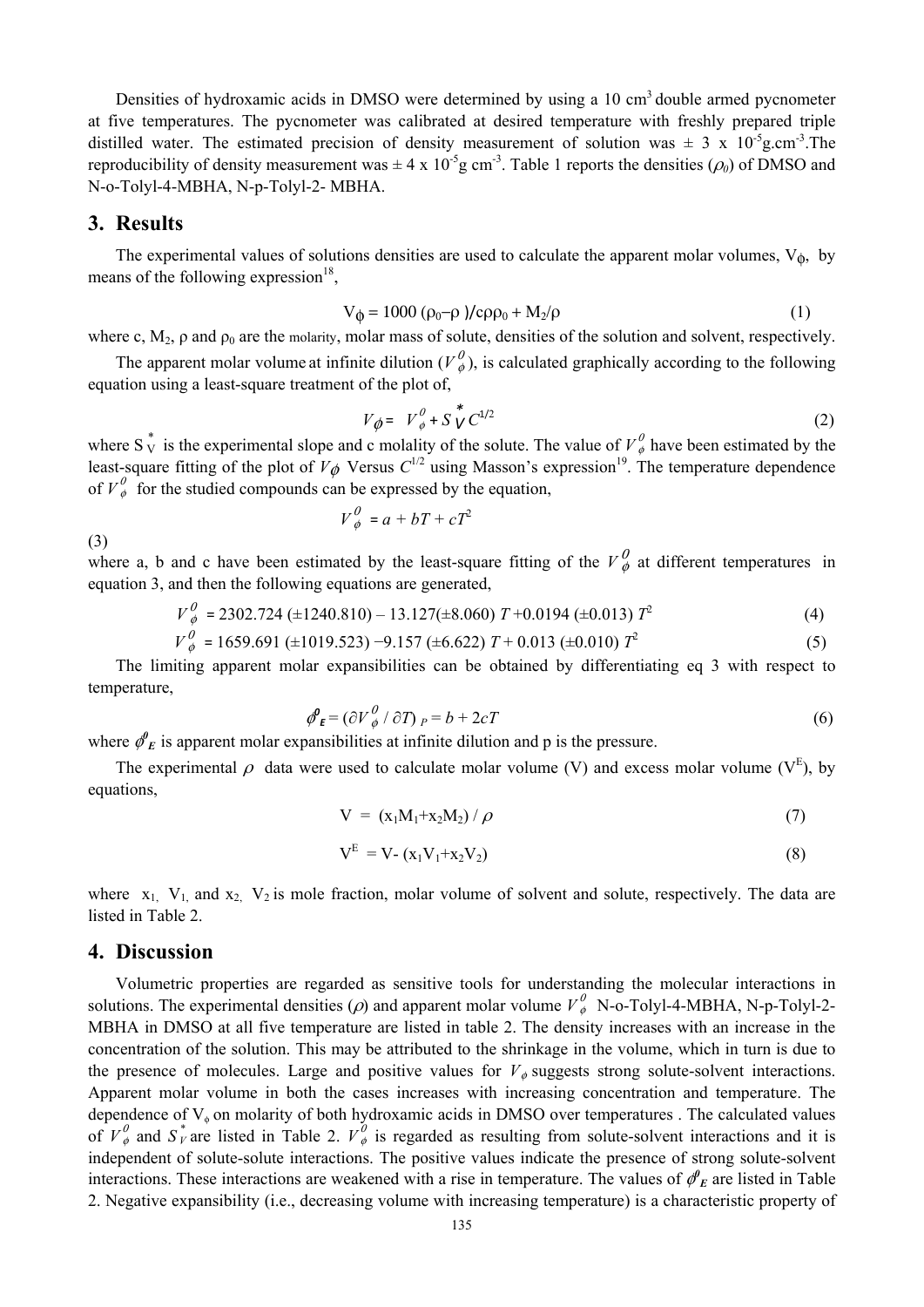aqueous solutions of hydrophobic solutes. Although the solvent in the present system is not water, it is still a slightly polar solvent due to the presence of S=O group. On the other hand, both the hydroxamic acids have a hydrophobic/hydrophilic balance. Therefore, the negative  $\phi_E^{\rho}$  values originate from the highly hydrophobic characters of the solutes.

The excess molar volume depends mainly on two factors, (i) variation in inter molecular forces between two components into contact and (ii) variation in molecular packing as a consequence of differences in size and shape of molecules. The values of excess molar volume  $V<sup>E</sup>$  are negative and large in magnitude for the entire range of concentration at all temperature, which indicates a decrease in the overall volume of the solution. Higher negative  $V<sup>E</sup>$  values obtained for N-p-Tolyl-2-MBHA are attributed to the presence of strong specific interaction as shown in Figure 1.

## **5. Conclusions**

Using density data, the apparent molar volumes, apparent molar volume at infinite dilution, expansibility and the excess molar volume have been computed. The behavior of  $V<sup>E</sup>$  suggests the presence of solutesolvent interactions in the system. Positive  $V_{\phi}$ , for both the hydroxamic acids suggest structure-breaking behavior of molecules in DMSO. Such parameters will be of further use in QSAR analysis.

## **6. Acknowledgements**

The authors are thankful to University Grants Commission, New Delhi for providing senior Research Fellowship and financial assistance under Meritorious Fellowship Program.

## **7. References**

- [1] C. Klofutar,; J. Horvat,; D. Rudan-Tasic ,Apparent molar Volume and Apparent Molar Expensibility of Sodium Saaccharin, Potassium Acesulfame and Aspartame, Acta Chem. Slov. 2006, 53, 274-283.
- [2] H. Vanjari, R. Pande, Apparent Molar Volumes and Refrective Indices of Hydroxamic Acids Solutions, Z. Phys. Chem. 2002, 216, 1425-1432.
- [3] S. L. Oswal,; S. P. Ijardar, Studies of Partial Molar Volumes of Alkylamines in Non-electrolyte Solvents. IV. Alkyl Amines in Cyclic Ethers at 303.15 K, j. Solution Chem 2009, 38, 321-344.
- [4] M. S Baymark,; P., Zuman, Solvent–solute interactions of isomeric phthalaldehydes in aqueous solutions J. Mol. Liq. 2007, 131, 24-28.
- [5] F. M. Pang, C. E. Seng, T.T. Teng, M. H. Ibrahim, Densities and viscosities of aqueous solutions of 1-propanol and 2-propanolat temperatures from 293.15 K to 333.15 K J. Mol. Liq. 2007, 136, 71-78.
- [6] G.Savaroglu, M. Ozdemir, Apparent molar volume and apparent molar isentropic compressibility of glycerol in fructose-water at different temperatures J. Mol. Liq. 2008, 137, 51-57.
- [7] H. A. Zarei, H. Iloukhani, Excess molar enthalpies of methyl isobutyl ketone (MIBK) with alkan-1-ols (C1–C6) and their correlations at 298.15K Thermochim. Acta 2005, 427, 201-205.
- [8] H. A. Zarei, H. Iloukhani, Excess molar enthalpies of formamide + some alkan-1-ols(C1–C6) and their correlations at 298.15 K Thermochim. Acta 2003, 405, 123-128.
- [9] H. Iloukhani, H. A. Zarei, Excess Molar Enthalpies of N,N-Dimethylformamide + Alkan-1-ols (C1-C6) at 298.15 K J. Chem. Eng. Data 2002, 47, 195-197.
- [10]B. Lowen, S. Schulz, Excess Molar Enthalpies of acetone + Water, Cyclohexane,Methanol,1-propanol, 2-propanol, 1-butanol and 1-pantanol at 283.15, 298.15, 323.15, 343.15 and 363.15 K Thermochim. Acta 1995, 262, 69-82.
- [11]S. Hanessian, S. Johnstone, Synthesis of Hydroxamic Esters via Alkoxyaminocarbonylation of β-Dicarbonyl Compounds S., J. Org. Chem. 1999, 64, 5896-5903.
- [12]M. Whittaker, C. D. Floyd, P. Brown, A. J. H. Gearing, Design and Therapeutic Application of Matrix Metalloproteinase Inhibitors Chem. Rev. 1999, 99, 2735-2776
- [13]C. K. Wada, J. H. Holms, M. L. Curtin, Y. Dai., A. S. Florjancic, R. B. Garland. Y. Guo, H. R. Heyman, J. R. Stacy, D. H. Steinman, D. H. Albert, J. J. Bouska, I. N. Elmore, C. L. Goodfellow, P. A. Marcotte, P. Tapang, D. W.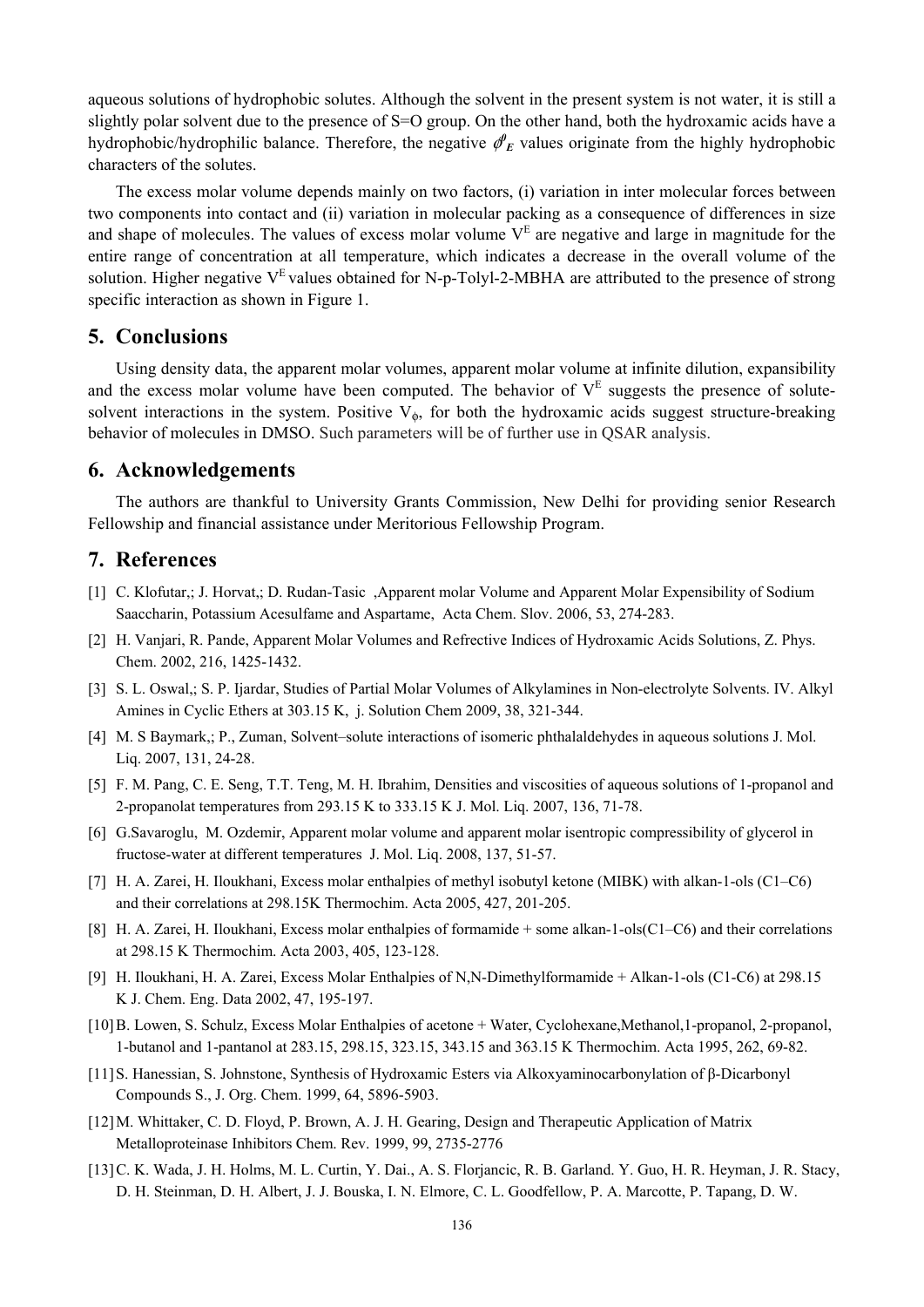Morgan, M. R. Michaelides, S. K. Davidsen, Phenoxyphenyl Sulfone N-Formylhydroxylamines (Retrohydroxamates) as Potent, Selective, Orally Bioavailable Matrix Metalloproteinase Inhibitors, J. Med. Chem. 2002, 45, 219-232.

- [14]T. Kolasa, A. O. Stewart, C. D. W. Brooks, Asymmetric synthesis of (R)-N-3-Butyn-2-yl-N-Hydroxyurea, A Key Intermidiate for-5-Lipoxygenase Inhibitors Tetrahedron: Asymmetry 1996, 7,729-736.
- [15]R. Pande, S.G. Tandon, Preparation and Properties of N-Arylhydroxamic Acids., J. Chem. Eng. Data 1979, 24 ,72- 74.
- [16]P.G. Sears, W.D, Sieqfried, D.E. Sunds, Viscosities, Densities and Related Properties of Solutions of Some Sugars in Dimethylsulfoxide, J. Chem. Eng. Data 1964, 9, 261-263.
- [17]M. A. Saleh, S. AKhtar, M. S., Ahmed, Uddin, M. H., Excess Molar Volumes and Thermal Expansivities of Aqueous Solutions of Dimethylsulfoxide, Tetrahydrofuran and 1,4-Dioxane Phys. Chem. Leq. 2002, 40, 621-635.
- [18]M. J. Iqbal, Q. M., Malik, Partial molar volume of paracetamol in water, 0.1 M HCl and 0.154 M NaCl at T = (298.15, 303.15, 308.15 and 310.65) K and at 101.325 kPa J. Chem. Thermodyn. 2005 , 37, 1347-1350.
- [19]D.O. Masson, Solute Molecular Volume in relation to Solvation and Ionization . Philos . Mag 1929, 8, 218-235.

| T/K    | $\rho_o/gcm^{-3}$ |                                | Hdroxamic Acids  |                   |  |
|--------|-------------------|--------------------------------|------------------|-------------------|--|
|        | this work         | lit.                           | N-o-Tolyl-4-MBHA | N-p-Tolyl-2- MBHA |  |
| 298.15 | 1.0965            | $1.0955^a$                     | 1.09793          | 1.09694           |  |
| 303.15 | 1.0903            | $1.0896^{\rm b}$               | 1.09189          | 1.09090           |  |
| 308.15 | 1.0852            | $1.0855^a$<br>$1.0847^b$       | 1.08685          | 1.08597           |  |
| 313.15 | 1.0802            | $1.0797^{\rm b}$               | 1.08191          | 1.08109           |  |
| 318.15 | 1.0763            | $1.0757^{\rm a}$<br>$1.0748^b$ | 1.07815          | 1.07738           |  |

TABLE 1. Properties of DMSO and Hydroxamic acids.

 $^{a}\rho_{o}^{16}$ ,  $^{b}\rho_{o}^{17}$ ,

TABLE 2. Densities ( $\rho$ ), molar volume (*V*), apparent molar volume ( $V_{\phi}$ ), excess molar volume ( $V^E$ ) of hydroxamic acids in DMSO at different temperatures.

| М,<br>sol  | $\rho / (g.cm^{-3})$ | $V$ (cm <sup>3</sup> .mol <sup>-1</sup> ) | $V_{\phi}/(\text{cm}^3.\text{mol}^{-1})$ | $VE(cm3.mol-1)$ | $\rho$ /(g.cm <sup>-3</sup> ) | $V$ (cm <sup>3</sup> .mol <sup>-1</sup> ) | $V_{\phi}/(\text{cm}^3.\text{mol}^{-1})$ | $VE(cm3.mol-1)$ |
|------------|----------------------|-------------------------------------------|------------------------------------------|-----------------|-------------------------------|-------------------------------------------|------------------------------------------|-----------------|
| ute        |                      |                                           |                                          |                 |                               |                                           |                                          |                 |
| (m)        |                      |                                           |                                          |                 |                               |                                           |                                          |                 |
| ol.k       |                      |                                           |                                          |                 |                               |                                           |                                          |                 |
| $g^{-1}$   |                      |                                           |                                          |                 |                               |                                           |                                          |                 |
|            |                      |                                           | N-o-Tolyl-4-MBHA                         |                 |                               | N-p-Tolyl-2-MBHA                          |                                          |                 |
|            |                      |                                           | $T = 298.15K$                            |                 |                               | $T = 298.15K$                             |                                          |                 |
| 0.0        |                      |                                           |                                          |                 |                               |                                           |                                          |                 |
| 207        | 1.0988               | 71.3242                                   | 126.9166                                 | $-0.1498$       | 1.0992                        | 71.2981                                   | 110.8739                                 | $-0.1761$       |
| 0.0        |                      |                                           |                                          |                 |                               |                                           |                                          |                 |
| 414        | 1.1008               | 71.4141                                   | 132.8757                                 | $-0.2798$       | 1.1018                        | 71.3489                                   | 112.8066                                 | $-0.3452$       |
| 0.0        |                      |                                           |                                          |                 |                               |                                           |                                          |                 |
| 622        | 1.1027               | 71.5107                                   | 136.0352                                 | $-0.4037$       | 1.1044                        | 71.3997                                   | 113.2707                                 | $-0.5146$       |
| 0.0        | 1.1045               | 71.6143                                   | 138.4999                                 | $-0.5214$       | 1.1069                        | 71.4571                                   |                                          | $-0.6778$       |
| 829<br>0.1 |                      |                                           |                                          |                 |                               |                                           | 114.3718                                 |                 |
| 037        | 1.1061               | 71.7312                                   | 141.4988                                 | $-0.6265$       | 1.1094                        | 71.5146                                   | 114.9263                                 | $-0.8412$       |
| 0.1        |                      |                                           |                                          |                 |                               |                                           |                                          |                 |
| 244        | 1.1076               | 71.8552                                   | 144.0986                                 | $-0.7255$       | 1.1118                        | 71.5787                                   | 115.8776                                 | $-0.9985$       |
| 0.1        |                      |                                           |                                          |                 |                               |                                           |                                          |                 |
| 452        | 1.1090               | 71.9862                                   | 146.4743                                 | $-0.8183$       | 1.1143                        | 71.6364                                   | 115.9088                                 | $-1.1625$       |
| 0.1        |                      |                                           |                                          |                 |                               |                                           |                                          |                 |
| 659        | 1.1103               | 72.1243                                   | 148.7136                                 | $-0.9049$       | 1.1165                        | 71.7139                                   | 117.3748                                 | $-1.3075$       |
| 0.1        |                      |                                           |                                          |                 |                               |                                           |                                          |                 |
| 867        | 1.1116               | 72.2631                                   | 150.4126                                 | $-0.9919$       | 1.1189                        | 71.7784                                   | 117.5649                                 | $-1.4656$       |
| 0.2        |                      |                                           |                                          |                 |                               |                                           |                                          |                 |
| 074        | 1.1128               | 72.4089                                   | 152.1421                                 | $-1.0727$       | 1.1212                        | 71.8496                                   | 118.0687                                 | $-1.6176$       |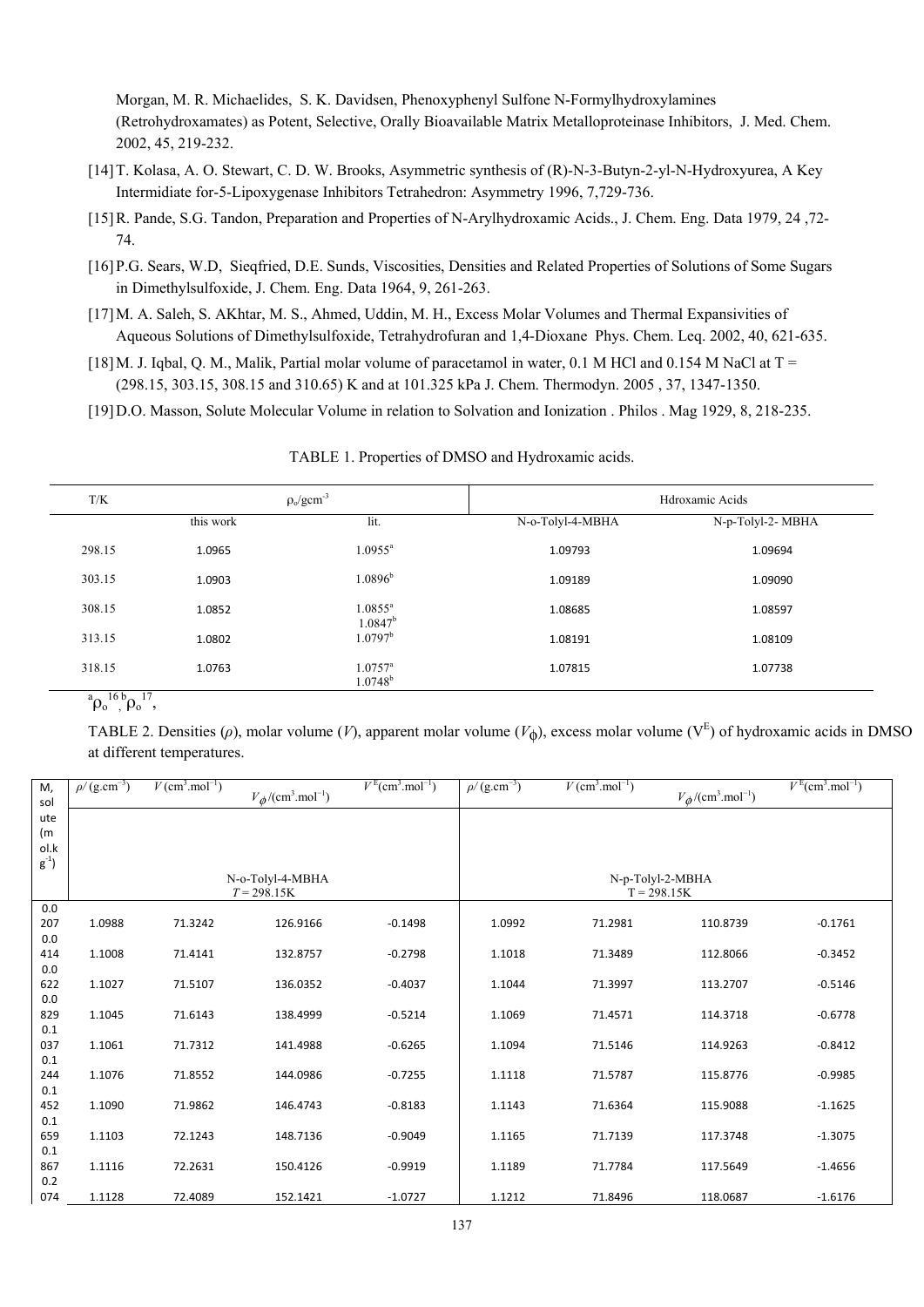|                | $T = 303.15K$ |         |               | $T = 303.15K$ |        |         |               |           |
|----------------|---------------|---------|---------------|---------------|--------|---------|---------------|-----------|
| 0.0<br>207     | 1.0928        | 71.7169 | 119.3997      | $-0.1639$     | 1.0931 | 71.6972 | 107.2341      | $-0.1839$ |
| 0.0<br>414     | 1.0950        | 71.7947 | 125.2157      | $-0.3085$     | 1.0958 | 71.7419 | 108.9870      | $-0.3615$ |
| 0.0<br>622     | 1.0970        | 71.8858 | 129.6889      | $-0.4403$     | 1.0984 | 71.7933 | 110.7414      | $-0.5328$ |
| 0.0<br>829     | 1.0989        | 71.9837 | 132.8171      | $-0.5659$     | 1.1009 | 71.8513 | 112.4977      | $-0.6978$ |
| 0.1<br>037     | 1.1006        | 72.0953 | 136.2270      | $-0.67868$    | 1.1034 | 71.9095 | 113.4448      | $-0.8630$ |
| 0.1<br>244     | 1.1022        | 72.2138 | 139.1043      | $-0.7853$     | 1.1059 | 71.9677 | 113.9878      | $-1.0286$ |
| 0.1<br>452     | 1.1037        | 72.3395 | 141.6809      | $-0.8857$     | 1.1084 | 72.0260 | 114.3005      | $-1.1943$ |
| 0.1<br>659     | 1.1052        | 72.4655 | 143.5601      | $-0.9864$     | 1.1106 | 72.1044 | 115.9933      | $-1.3409$ |
| 0.1<br>867     | 1.1065        | 72.6055 | 145.8885      | $-1.0744$     | 1.1130 | 72.1696 | 116.3500      | $-1.5008$ |
| 0.2<br>074     | 1.1078        | 72.7461 | 147.7125      | $-1.1628$     | 1.1153 | 72.2416 | 116.9909      | $-1.6545$ |
|                |               |         | $T = 308.15K$ |               |        |         | $T = 308.15K$ |           |
| 0.0            |               |         |               |               |        |         |               |           |
| 207<br>$0.0\,$ | 1.0878        | 72.0477 | 115.3879      | $-0.1721$     | 1.0881 | 72.0277 | 103.1102      | $-0.1922$ |
| 414<br>0.0     | 1.0901        | 72.1194 | 121.2562      | $-0.3246$     | 1.0909 | 72.0662 | 104.8813      | $-0.3781$ |
| 622<br>0.0     | 1.0922        | 72.2046 | 125.7674      | $-0.4643$     | 1.0936 | 72.1114 | 106.6531      | $-0.5575$ |
| 829<br>0.1     | 1.0942        | 72.2968 | 128.9202      | $-0.5976$     | 1.0962 | 72.1633 | 108.4260      | $-0.7305$ |
| 037<br>0.1     | 1.0960        | 72.4026 | 132.3558      | $-0.7180$     | 1.0987 | 72.2219 | 110.2006      | $-0.8973$ |
| 244<br>0.1     | 1.0977        | 72.5154 | 135.2529      | $-0.8322$     | 1.1012 | 72.2806 | 111.2949      | $-1.0643$ |
| 452<br>0.1     | 1.0993        | 72.6354 | 137.8458      | $-0.9402$     | 1.1037 | 72.3395 | 112.0009      | $-1.2316$ |
| 659            | 1.1008        | 72.7625 | 140.2518      | $-1.0419$     | 1.1060 | 72.4118 | 113.4891      | $-1.3860$ |
| 0.1<br>867     | 1.1022        | 72.8968 | 142.5363      | $-1.1374$     | 1.1084 | 72.4776 | 114.1339      | $-1.5473$ |
| 0.2<br>074     | 1.1035        | 73.0385 | 144.7387      | $-1.2266$     | 1.1108 | 72.5435 | 114.5981      | $-1.7089$ |
| 0.0            |               |         | $T = 313.15K$ |               |        |         | $T = 313.15K$ |           |
| 207<br>0.0     | 1.0829        | 72.3747 | 111.2959      | $-0.1805$     | 1.0832 | 72.3546 | 98.9068       | $-0.2007$ |
| 414<br>0.0     | 1.0853        | 72.4404 | 117.2169      | $-0.3411$     | 1.0861 | 72.3867 | 100.6969      | $-0.3948$ |
| 622<br>0.0     | 1.0875        | 72.5196 | 121.7667      | $-0.4888$     | 1.0888 | 72.4323 | 103.8624      | $-0.5758$ |
| 829<br>0.1     | 1.0895        | 72.6126 | 125.9801      | $-0.6234$     | 1.0915 | 72.4779 | 105.3089      | $-0.7570$ |
| 037<br>0.1     | 1.0914        | 72.7126 | 129.2359      | $-0.7517$     | 1.0940 | 72.5371 | 107.7194      | $-0.9252$ |
| 244<br>0.1     | 1.0932        | 72.8196 | 132.0164      | $-0.8738$     | 1.0966 | 72.5895 | 108.5491      | $-1.1003$ |
| 452            | 1.0948        | 72.9405 | 135.1229      | $-0.9828$     | 1.0990 | 72.6556 | 110.2454      | $-1.2625$ |
| 0.1<br>659     | 1.0963        | 73.0687 | 137.9179      | $-1.0855$     | 1.1013 | 72.7286 | 111.9687      | $-1.4183$ |
| 0.1<br>867     | 1.0978        | 73.1973 | 140.0441      | $-1.1887$     | 1.1036 | 72.8017 | 113.2516      | $-1.5744$ |
| 0.2<br>074     | 1.0993        | 73.3264 | 141.7022      | $-1.2922$     | 1.1061 | 72.8614 | 113.3990      | $-1.7440$ |
| 0.0            |               |         | $T = 318.15K$ |               |        |         | $T = 318.15K$ |           |
| 207<br>0.0     | 1.0791        | 72.6303 | 107.1332      | $-0.1884$     | 1.0794 | 72.6101 | 94.6568       | $-0.2088$ |
| 414<br>0.0     | 1.0816        | 72.6897 | 113.0962      | $-0.3568$     | 1.0823 | 72.6424 | 98.5409       | $-0.4043$ |
| 622<br>0.0     | 1.0838        | 72.7696 | 119.0647      | $-0.5053$     | 1.0851 | 72.6816 | 101.0380      | $-0.5933$ |
| 829            | 1.0859        | 72.8564 | 122.9585      | $-0.6475$     | 1.0878 | 72.7275 | 103.1887      | $-0.7758$ |
| 0.1<br>037     | 1.0878        | 72.9570 | 126.8606      | $-0.7766$     | 1.0903 | 72.7871 | 106.0327      | $-0.9452$ |
|                |               |         |               |               | 138    |         |               |           |